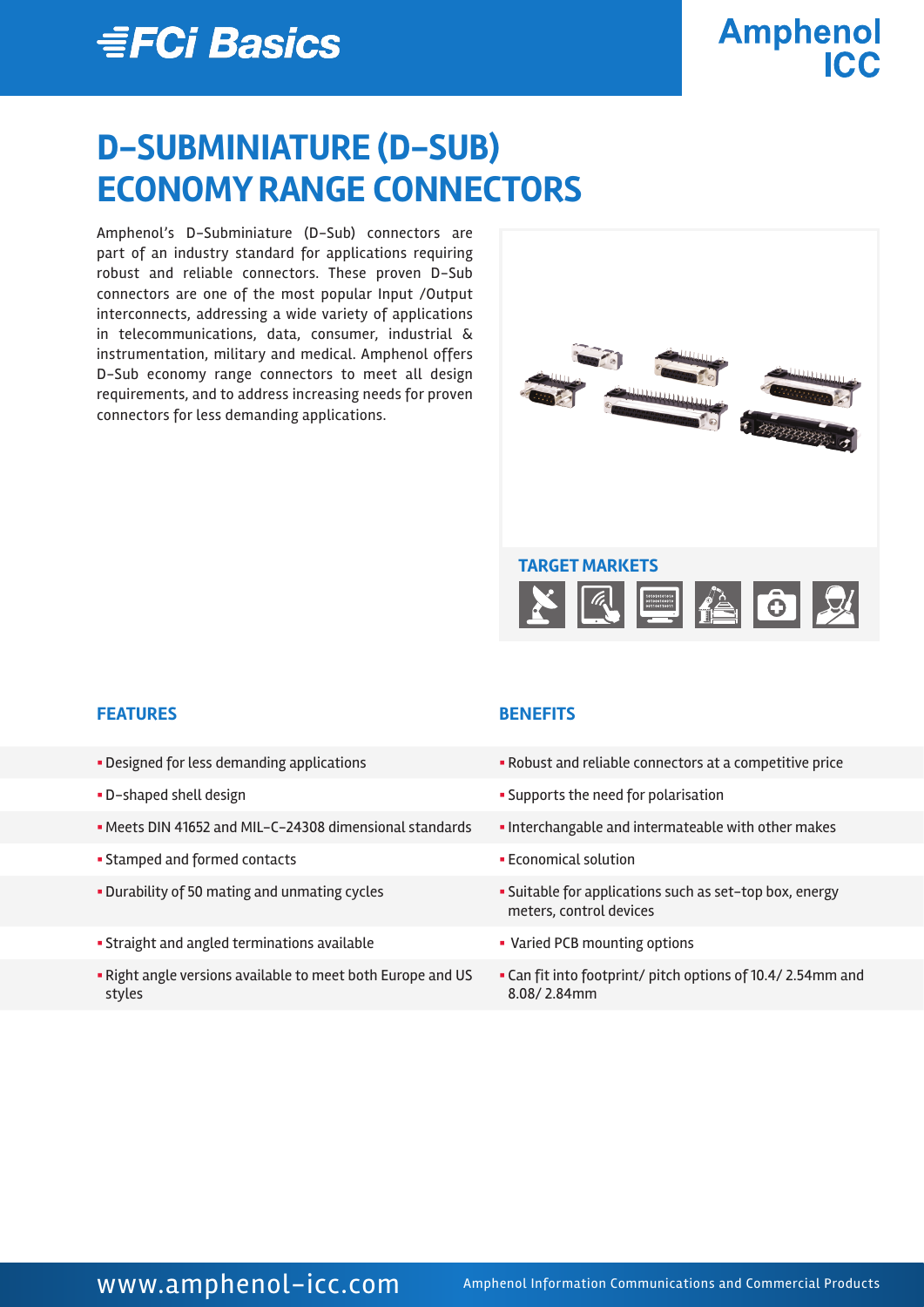### **TECHNICAL INFORMATION**

#### **MATERIAL**

- § Insulator: Glass filled Thermoplastic (UL94V-0) black
- § Contact: Copper alloy
- § Shell: Steel
- § Contact Plating: Gold flash over nickel
- § Shell Plating: Nickel / tin

#### **ELECTRICAL PERFORMANCE**

- § Current Rating: 5A
- § Rated Voltage: 250V
- Contact Resistance:  $\leq$ 25m $\Omega$
- § Insulation Resistance: >5000MΩ
- § Dielectric Strength: 1000V RMS

#### **MECHANICAL PERFORMANCE**

- § Durability: 50 mating cycles
- § Retention Against Torque: 0.5Nm

#### **ENVIRONMENTAL**

§ Operating Temperature Range: -55ºC to +105ºC

#### **D-SUB (ECONOMY) RIGHT ANGLE PART NUMBER SELECTOR**

| XX             | XX.                       |     |                           | X                                                        |     | XXX                               |                  | XX.                            | XX                                                                               |          | XX | XX               |          |
|----------------|---------------------------|-----|---------------------------|----------------------------------------------------------|-----|-----------------------------------|------------------|--------------------------------|----------------------------------------------------------------------------------|----------|----|------------------|----------|
| <b>SERIES</b>  | NO. OF<br><b>CONTACTS</b> |     |                           | <b>CONTACTS</b><br><b>TYPE</b>                           |     | <b>TERMINATION</b><br><b>TYPE</b> |                  | <b>MATING</b><br><b>CYCLES</b> | <b>MOUNTING</b><br><b>ACCESSORIES</b>                                            |          | 00 | <b>LEAD-FREE</b> |          |
| LD<br>09<br>15 |                           | Pin | Socket<br>Right Angle     | P<br>S                                                   |     |                                   | 50 Mating Cycles |                                |                                                                                  | Standard |    | LF               |          |
| 25             |                           |     |                           | (Europe Style)<br>Footprint - 10.4mm<br>$Pitch - 2.54mm$ | 13A |                                   |                  |                                | Harpoons+Insert UNC 4-40+Elec. Continuity<br>Harpoons+Insert M3+Elec. Continuity |          |    |                  | GX<br>GL |
| 37             |                           |     | Right Angle<br>(US Style) |                                                          |     |                                   |                  |                                | Harpoons+Female Screw UNC 4-40+Elec. Continuity                                  |          |    |                  | GV       |
|                |                           |     |                           | Footprint - 8.08mm<br>$Pitch - 2.84mm$                   | 33E |                                   |                  |                                | Harpoons+Female Screw M3+Elec. Continuity                                        |          |    |                  | GI       |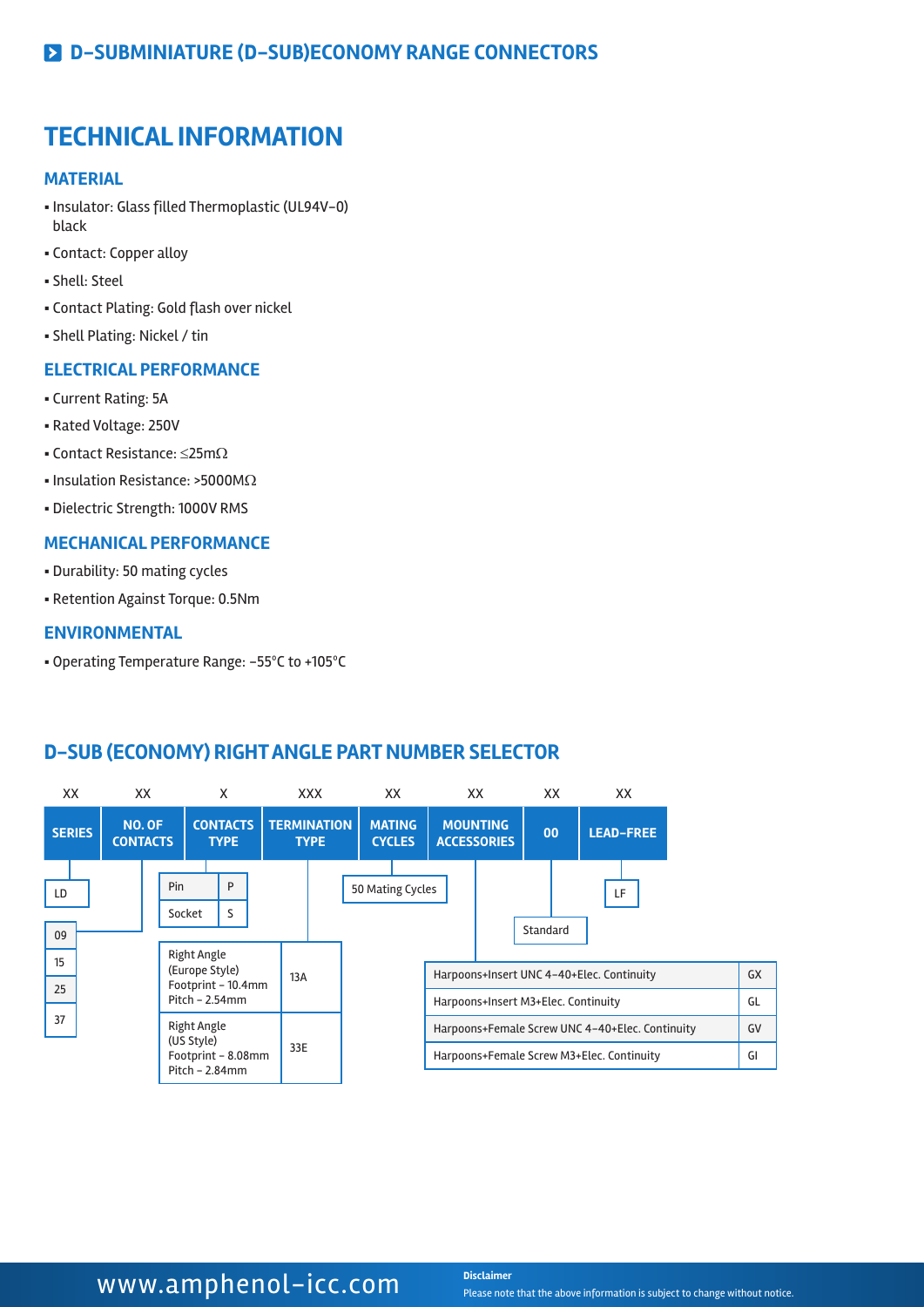|    | <b>SHELL SIZE</b> | A±0.38 | B±0.12 | C±0.10 | D±0.25 | E±0.07 | F               | G               |
|----|-------------------|--------|--------|--------|--------|--------|-----------------|-----------------|
| 09 | P                 | 30.81  | 24.99  | 16.96  | 16.79  | 10.96  | $8.35 \pm 0.12$ | $5.90 \pm 0.15$ |
|    | S                 | 30.81  | 24.99  | 16.96  | 16.21  | 10.96  | $7.89 \pm 0.13$ | $6.17 \pm 0.12$ |
| 15 | P                 | 39.14  | 33.32  | 25.18  | 25.12  | 19.18  | $8.35 \pm 0.12$ | $5.90 \pm 0.15$ |
|    | S                 | 39.14  | 33.32  | 25.18  | 24.54  | 19.18  | $7.89 \pm 0.13$ | $6.17 \pm 0.12$ |
| 25 | P                 | 53.03  | 47.04  | 39.12  | 38.84  | 33.12  | $8.35 \pm 0.12$ | $5.70 \pm 0.25$ |
|    | S                 | 53.03  | 47.04  | 39.12  | 38.25  | 33.12  | $7.89 \pm 0.13$ | $6.17 \pm 0.12$ |
| 37 | P                 | 69.32  | 63.50  | 55.68  | 55.30  | 49.68  | $8.35 \pm 0.12$ | $5.70 \pm 0.25$ |
|    | S                 | 69.32  | 63.50  | 55.68  | 54.71  | 49.68  | $7.89 \pm 0.13$ | $6.17 \pm 0.12$ |

#### **Europe Style**



#### **US style**



## **WWW.amphenol-icc.com** Disclaimer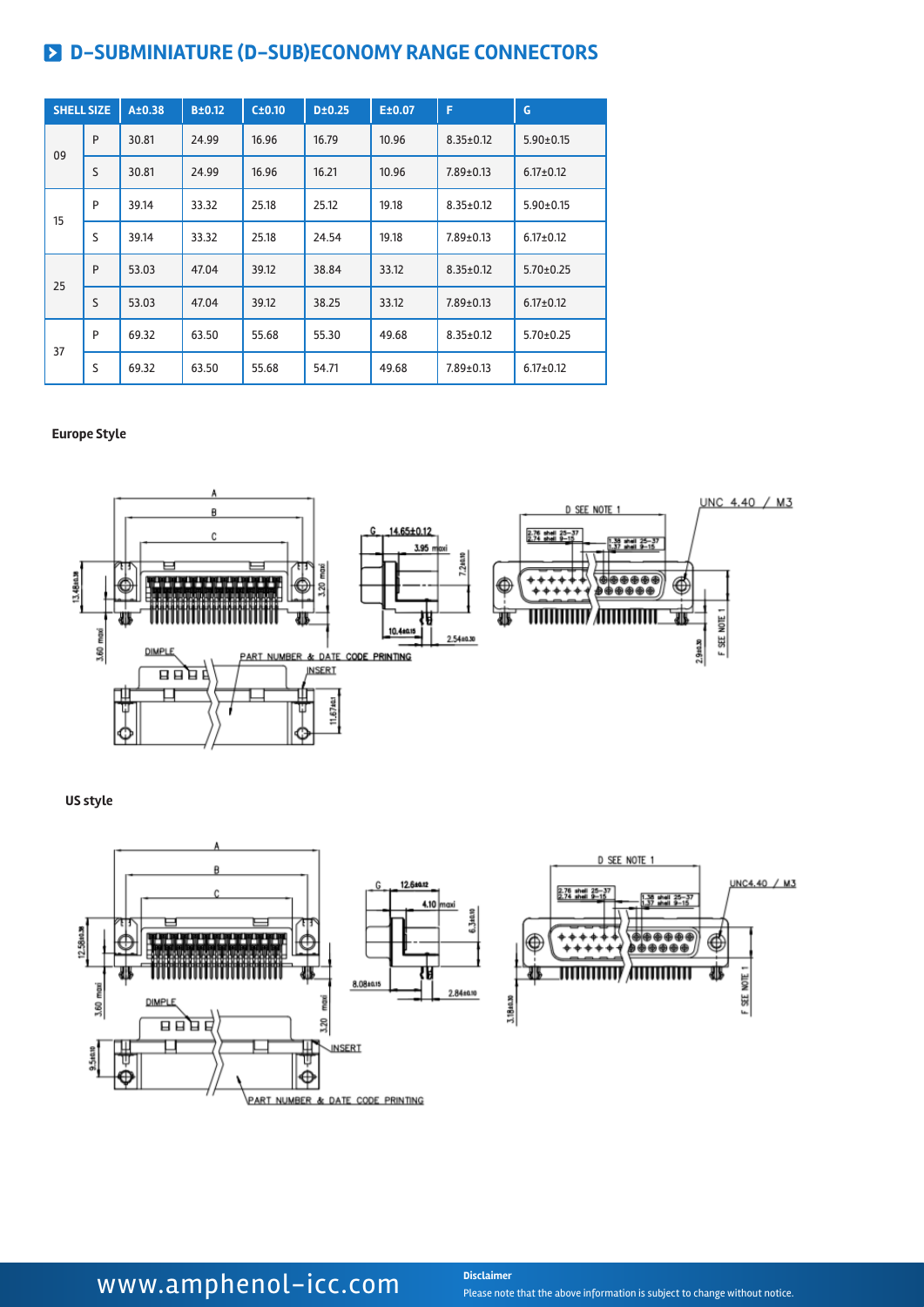#### **D-SUB (ECONOMY) STRAIGHT PART NUMBER SELECTOR**



|    | <b>SHELL SIZE</b> | A±0.38 | B±0.12 | C±0.10 | D±0.25 | E±0.07 | F               | G               |
|----|-------------------|--------|--------|--------|--------|--------|-----------------|-----------------|
| 09 | P                 | 30.81  | 24.99  | 16.96  | 16.79  | 10.96  | $8.35 \pm 0.12$ | $5.90 \pm 0.15$ |
|    | S                 | 30.81  | 24.99  | 16.96  | 16.21  | 10.96  | $7.89 \pm 0.13$ | $6.17 \pm 0.12$ |
| 15 | P                 | 39.14  | 33.32  | 25.18  | 25.12  | 19.18  | $8.35 \pm 0.12$ | $5.90 \pm 0.15$ |
|    | S                 | 39.14  | 33.32  | 25.18  | 24.54  | 19.18  | $7.89 \pm 0.13$ | $6.17 \pm 0.12$ |
| 25 | P                 | 53.03  | 47.04  | 39.12  | 38.84  | 33.12  | $8.35 \pm 0.12$ | $5.70 \pm 0.25$ |
|    | S                 | 53.03  | 47.04  | 39.12  | 38.25  | 33.12  | $7.89 \pm 0.13$ | $6.17 \pm 0.12$ |
|    | P                 | 69.32  | 63.50  | 55.68  | 55.30  | 49.68  | $8.35 \pm 0.12$ | $5.70 \pm 0.25$ |
| 37 | S                 | 69.32  | 63.50  | 55.68  | 54.71  | 49.68  | $7.89 \pm 0.13$ | $6.17 \pm 0.12$ |

### WWW.amphenol-icc.com **Disclaimer**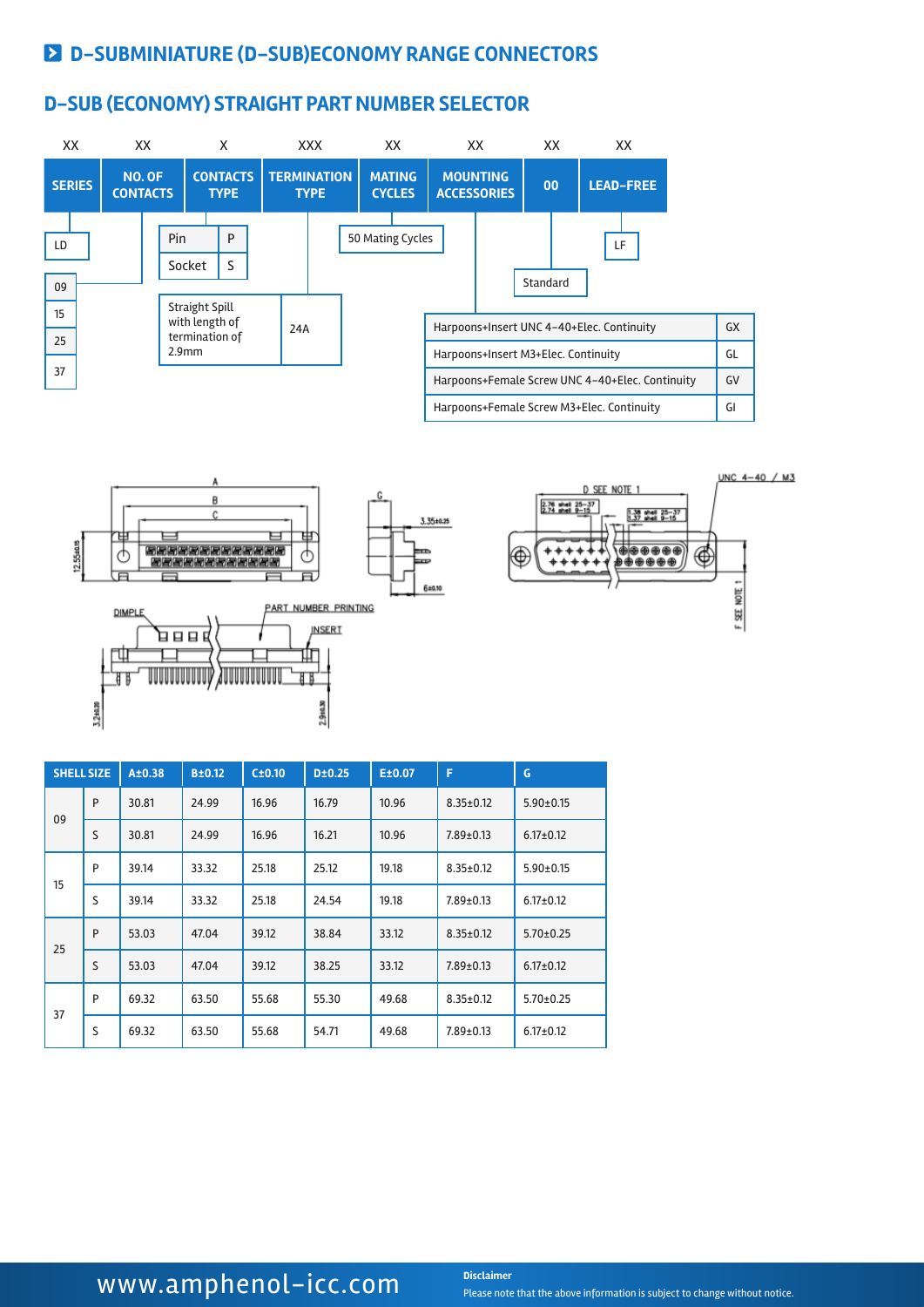### **D-SUB (ECONOMY) CABLE CONNECTORS**

#### **SIGNAL**

• Solder Bucket series

| <b>Description</b>          | <b>Standard Part Numbers</b> |
|-----------------------------|------------------------------|
| 09 Way Socket Solder Bucket | DE09S064TLF                  |
| 09 Way Pin Solder Bucket    | DE09P064TXLF                 |
| 15 Way Socket Solder Bucket | DA15S064TLF                  |
| 15 Way Pin Solder Bucket    | DA15P064TXLF                 |
| 25 Way Socket Solder Bucket | DB25S064TLF                  |
| 25 Way Pin Solder Bucket    | DB25P064TXLF                 |
| 37 Way Socket Solder Bucket | DC37S064TLF                  |
| 37 Way Pin Solder Bucket    | DC37P064TXLF                 |
| 50 Way Socket Solder Bucket | DD50S064TLF                  |
| 50 Way Pin Solder Bucket    | DD50P064TXLF                 |



#### • Crimp 8656 series

| <b>Description</b>   | <b>Standard Part</b><br><b>Numbers</b> |
|----------------------|----------------------------------------|
| 09 Way Socket, Crimp | 865609SLTLF                            |
| 09 Way Pin, Crimp    | 865609PLTXLF                           |
| 15 Way Socket, Crimp | 865615SLTLF                            |
| 15 Way Pin, Crimp    | 865615PLTXLF                           |
| 25 Way Socket, Crimp | 865625SLTLF                            |
| 25 Way Pin, Crimp    | 865625PLTXLF                           |
| 37 Way Socket, Crimp | 865637SLTLF                            |
| 37 Way Pin, Crimp    | 865637PLTXLF                           |



### **PART NUMBER**

|                     | <b>Packaging Type</b>          |                               |                                  |  |  |  |  |  |
|---------------------|--------------------------------|-------------------------------|----------------------------------|--|--|--|--|--|
| <b>Contact Type</b> | Box of 500 Contacts $\sqrt{ }$ | <b>Reel of 400 Contacts R</b> | Reel of 5000 Contacts $\sqrt{ }$ |  |  |  |  |  |
| AWG 24/28 male      | 865635006 A                    | 8656300306 $\Delta$           | 8656451006 $\Delta$              |  |  |  |  |  |
| AWG 24/28 female    | 865635106 $\land$              | 8656300406 $\Delta$           | 8656651006 $\Delta$              |  |  |  |  |  |
| AWG 20/24 male      | 865635206 A                    | 8656300506 $\Delta$           | 8656452006 $\Delta$              |  |  |  |  |  |
| AWG 20/24 female    | 865635306 A                    | 8656300606 $\Delta$           | 8656652006 $\Delta$              |  |  |  |  |  |

∆ Contact performance code 4LF: ≥200 mating/unmating, RoHS compatible 5LF: ≥500 mating/unmating, RoHS compatible

### **WWW.amphenol-icc.com** Disclaimer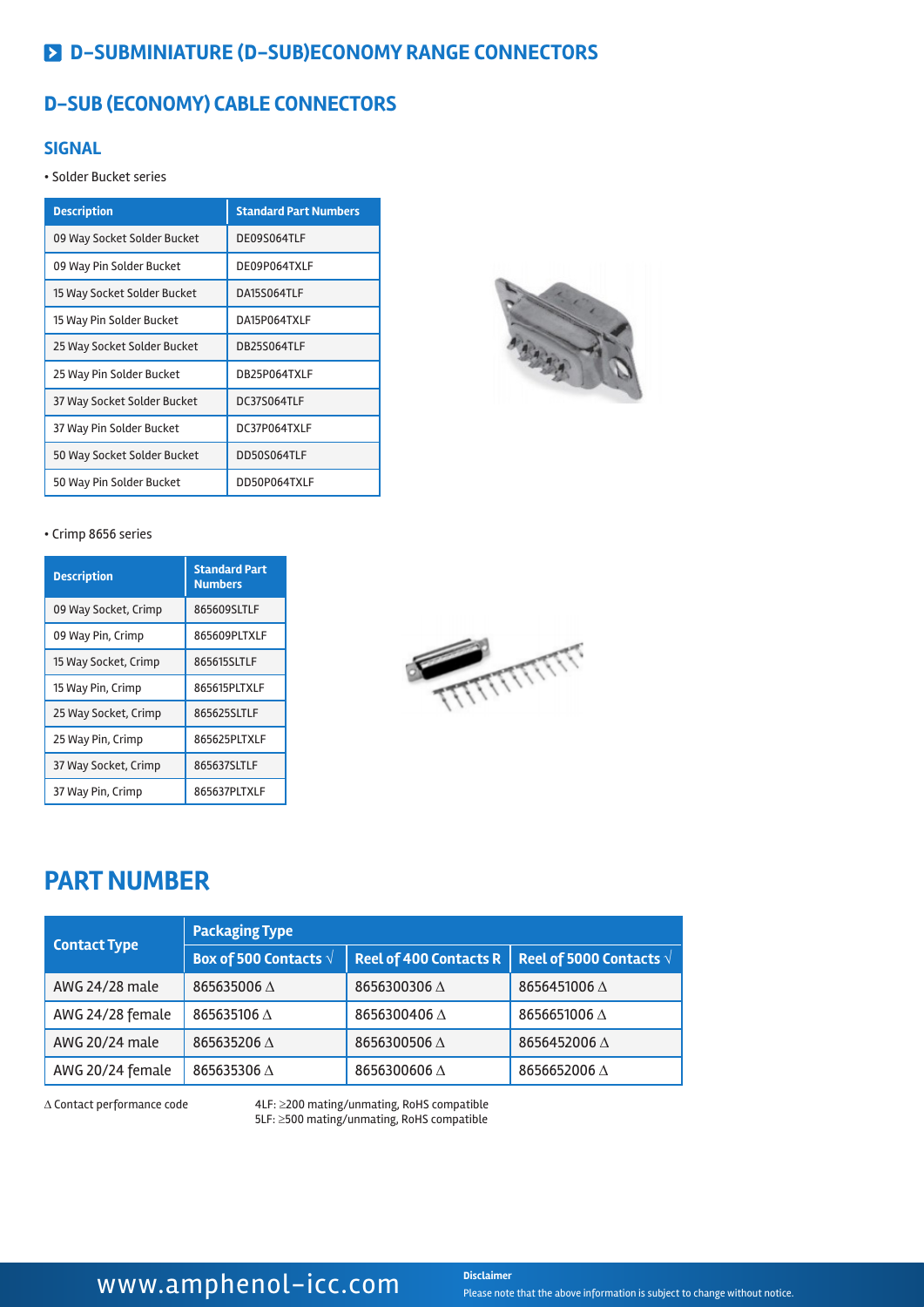#### **POWER**

• DW series - Solder / Crimp

| <b>Description</b>                                  | <b>Standard Part</b><br><b>Numbers</b> |
|-----------------------------------------------------|----------------------------------------|
| <b>Power Cable Connector</b><br>3W3 Socket          | DA3W3SA00LF                            |
| <b>Power Cable Connector</b><br>3W <sub>3</sub> Pin | DA3W3PA00LF                            |
| Power Cable Connector<br>7W <sub>2</sub> Socket     | DA7W2SA00LF                            |
| <b>Power Cable Connector</b><br>7W2 Pin             | DA7W2PA00LF                            |
| <b>Power Cable Connector</b><br>8W8 Socket          | DC8W8SA00LF                            |
| <b>Power Cable Connector</b><br>8W8 Pin             | DC8W8PA00LF                            |
| <b>Power Cable Connector</b><br>5W5 Socket          | DB5W5SA00LF                            |
| <b>Power Cable Connector</b><br>5W5 Pin             | DB5W5PA00LF                            |

| <b>Description</b>                  | <b>Power Contact</b><br><b>Part Numbers</b> |
|-------------------------------------|---------------------------------------------|
| 10A Socket, Solder<br><b>Bucket</b> | 8638PSS1005LF                               |
| 10A Pin, Solder<br><b>Bucket</b>    | 8638PPS1005LF                               |
| 40A Socket, Solder<br><b>Bucket</b> | 8638PSS4005LF                               |
| 40A Pin, Solder<br><b>Bucket</b>    | 8638PPS4005LF                               |
| 10A Socket, Crimp                   | 8638PSC1005LF                               |
| 10A Pin, Crimp                      | 8638PPC1005LF                               |
| 20A Socket, Crimp                   | 8638PSC2005LF                               |
| 20A Pin, Crimp                      | 8638PPC2005LF                               |



### **ACCESSORIES**

### **Straight Exit Hoods**

| <b>Material</b> | <b>Plastic</b>       |                       | <b>Metalized</b>     | <b>Metallic</b>       |                      |
|-----------------|----------------------|-----------------------|----------------------|-----------------------|----------------------|
| <b>Position</b> | <b>Combined Hood</b> | <b>Universal Hood</b> | <b>Combined Hood</b> | <b>Universal Hood</b> | <b>Combined Hood</b> |
| 09 Way          | 8630CH09UNCLF        | 863093C09ALF          | 8655BZET1B10KLF      | 863093C09MLF          | 8655MH0901BLF        |
| 15 Way          | 8630CH15UNCLF        | 863093C15ALF          | 8655BZAT1B10KLF      | 863093C15MLF          | 8655MH1501BLF        |
| 25 Way          | 8630CH25UNCLF        | 863093C25ALF          | 8655BZBT1B10KLF      | 863093C25MLF          | 8655MH2501BLF        |
| 37 Way          | 8630CH37UNCLF        | 863093C37ALF          | 8655BZCT1B10KLF      | 863093C37MLF          | 8655MH3701BLF        |

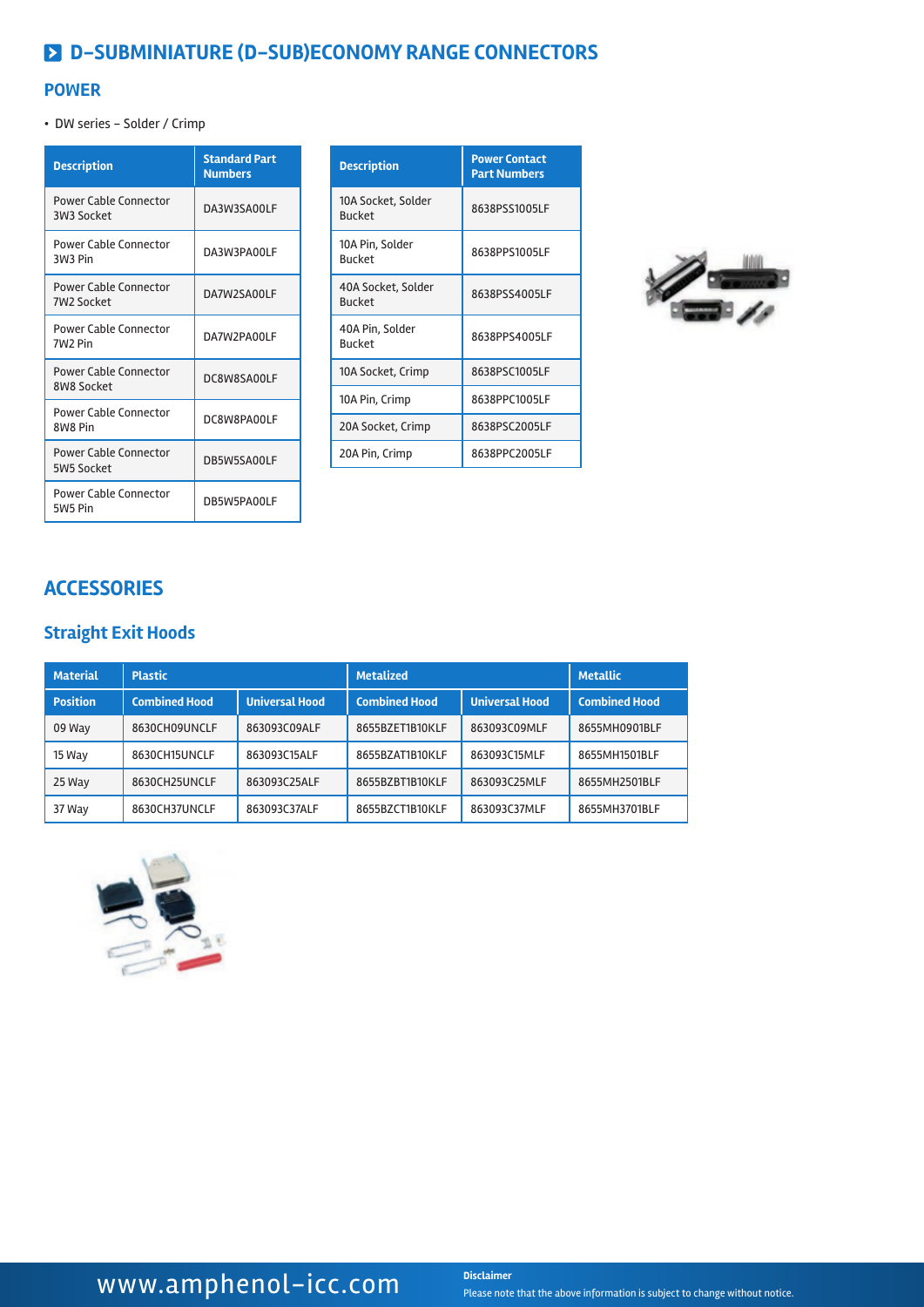#### **PART NUMBERS**

#### **D-Sub Right Angle - Europe style**

| <b>Contacts</b> | <b>With</b><br><b>Harpoon</b> | <b>Male</b><br><b>Connector</b> | <b>Female</b><br><b>Connector</b> | <b>UNC 4-40 Female</b><br><b>Screw Lock</b> | <b>UNC 4-40</b><br><b>Threaded Insert</b> | <b>Part Numbers</b> |
|-----------------|-------------------------------|---------------------------------|-----------------------------------|---------------------------------------------|-------------------------------------------|---------------------|
|                 | $\sqrt{}$                     | $\sqrt{ }$                      |                                   | $\sqrt{}$                                   |                                           | LD09P13A4GV00LF     |
| 9               | $\sqrt{}$                     | $\sqrt{ }$                      |                                   |                                             | $\sqrt{}$                                 | LD09P13A4GX00LF     |
|                 | $\sqrt{ }$                    |                                 | $\sqrt{ }$                        | $\sqrt{}$                                   |                                           | LD09S13A4GV00LF     |
|                 | $\sqrt{}$                     |                                 | $\sqrt{}$                         |                                             | $\sqrt{ }$                                | LD09S13A4GX00LF     |
|                 | $\sqrt{}$                     | $\sqrt{ }$                      |                                   | $\sqrt{}$                                   |                                           | LD15P13A4GV00LF     |
| 15              | $\sqrt{}$                     | $\sqrt{ }$                      |                                   |                                             | $\sqrt{}$                                 | LD15P13A4GX00LF     |
|                 | $\sqrt{ }$                    |                                 | $\sqrt{ }$                        | $\sqrt{ }$                                  |                                           | LD15S13A4GV00LF     |
|                 | $\sqrt{ }$                    |                                 | $\sqrt{ }$                        |                                             | $\sqrt{ }$                                | LD15S13A4GX00LF     |
|                 | $\sqrt{}$                     | $\sqrt{}$                       |                                   | $\sqrt{}$                                   |                                           | LD25P13A4GV00LF     |
| 25              | $\sqrt{}$                     | $\sqrt{ }$                      |                                   |                                             | $\sqrt{ }$                                | LD25P13A4GX00LF     |
|                 | $\sqrt{}$                     |                                 | $\sqrt{ }$                        | $\sqrt{ }$                                  |                                           | LD25S13A4GV00LF     |
|                 | $\sqrt{ }$                    |                                 | $\sqrt{ }$                        |                                             | $\sqrt{ }$                                | LD25S13A4GX00LF     |
|                 | $\sqrt{}$                     | $\sqrt{}$                       |                                   | $\sqrt{ }$                                  |                                           | LD37P13A4GV00LF     |
| 37              | $\sqrt{}$                     | $\sqrt{ }$                      |                                   |                                             | $\sqrt{ }$                                | LD37P13A4GX00LF     |
|                 | $\sqrt{ }$                    |                                 | $\sqrt{ }$                        | $\sqrt{ }$                                  |                                           | LD37S13A4GV00LF     |
|                 | $\sqrt{}$                     |                                 | $\sqrt{}$                         |                                             | $\sqrt{}$                                 | LD37S13A4GX00LF     |

### **D-Sub Right Angle - US style**

| <b>Contacts</b> | <b>With</b><br><b>Harpoon</b> | <b>Male</b><br><b>Connector</b> | <b>Female</b><br><b>Connector</b> | <b>UNC 4-40 Female</b><br><b>Screw Lock</b> | <b>UNC 4-40</b><br><b>Threaded Insert</b> | <b>Part Numbers</b> |
|-----------------|-------------------------------|---------------------------------|-----------------------------------|---------------------------------------------|-------------------------------------------|---------------------|
|                 | $\sqrt{ }$                    | $\sqrt{ }$                      |                                   | $\sqrt{ }$                                  |                                           | LD09P33E4GV00LF     |
| 9               | $\sqrt{ }$                    | $\sqrt{ }$                      |                                   |                                             | $\sqrt{ }$                                | LD09P33E4GX00LF     |
|                 | $\sqrt{ }$                    |                                 | $\sqrt{ }$                        | $\sqrt{ }$                                  |                                           | LD09S33E4GV00LF     |
|                 | $\sqrt{}$                     |                                 | $\sqrt{ }$                        |                                             | $\sqrt{ }$                                | LD09S33E4GX00LF     |
|                 | $\sqrt{ }$                    | $\sqrt{}$                       |                                   | $\sqrt{ }$                                  |                                           | LD15P33E4GV00LF     |
| 15              | $\sqrt{ }$                    | $\sqrt{ }$                      |                                   |                                             | $\sqrt{ }$                                | LD15P33E4GX00LF     |
|                 | $\sqrt{ }$                    |                                 | $\sqrt{ }$                        | $\sqrt{ }$                                  |                                           | LD15S33E4GV00LF     |
|                 | $\sqrt{ }$                    |                                 | $\sqrt{ }$                        |                                             | $\sqrt{ }$                                | LD15S33E4GX00LF     |
|                 | $\sqrt{}$                     | $\sqrt{}$                       |                                   | $\sqrt{ }$                                  |                                           | LD25P33E4GV00LF     |
| 25              | $\sqrt{ }$                    | $\sqrt{}$                       |                                   |                                             | $\sqrt{ }$                                | LD25P33E4GX00LF     |
|                 | $\sqrt{ }$                    |                                 | $\sqrt{ }$                        | $\sqrt{ }$                                  |                                           | LD25S33E4GV00LF     |
|                 | $\sqrt{ }$                    |                                 | $\sqrt{ }$                        |                                             | $\sqrt{ }$                                | LD25S33E4GX00LF     |
|                 | $\sqrt{}$                     | $\sqrt{}$                       |                                   | $\sqrt{ }$                                  |                                           | LD37P33E4GV00LF     |
| 37              | $\sqrt{ }$                    | $\sqrt{}$                       |                                   |                                             | $\sqrt{ }$                                | LD37P33E4GX00LF     |
|                 | $\sqrt{ }$                    |                                 | $\sqrt{ }$                        | $\sqrt{ }$                                  |                                           | LD37S33E4GV00LF     |
|                 | $\sqrt{ }$                    |                                 | $\sqrt{ }$                        |                                             | $\sqrt{ }$                                | LD37S33E4GX00LF     |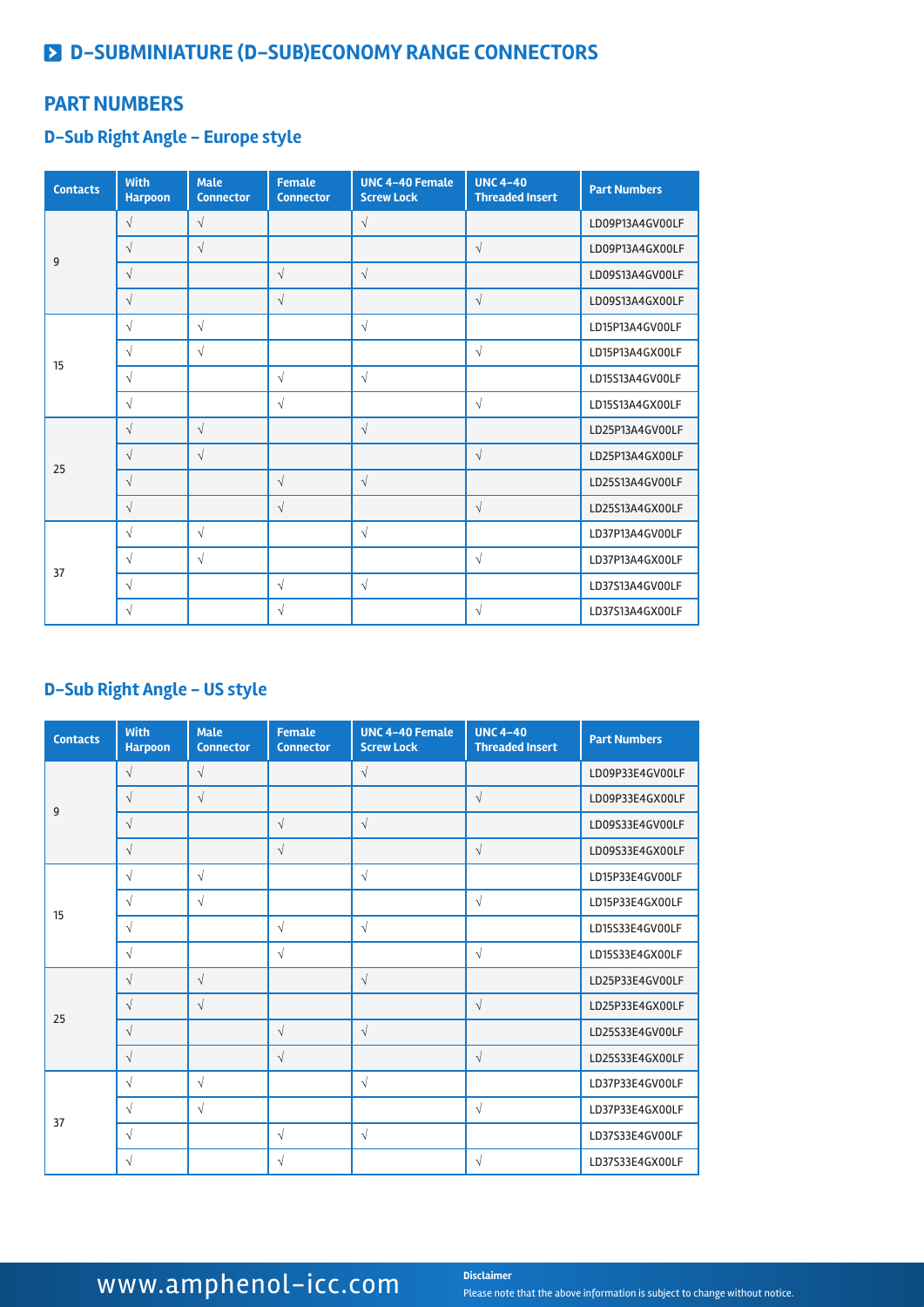#### **PART NUMBER**

### **D-Sub Straight**

| <b>Contacts</b> | <b>With</b><br><b>Harpoon</b> | <b>Male</b><br><b>Connector</b> | <b>Female</b><br><b>Connector</b> | <b>UNC 4-40 Female</b><br><b>Screw Lock</b> | <b>UNC 4-40</b><br><b>Threaded Insert</b> | <b>Part Numbers</b> |
|-----------------|-------------------------------|---------------------------------|-----------------------------------|---------------------------------------------|-------------------------------------------|---------------------|
|                 | $\sqrt{}$                     | $\sqrt{ }$                      |                                   | $\sqrt{}$                                   |                                           | LD09P24A4GV00LF     |
| 9               | $\sqrt{}$                     | $\sqrt{}$                       |                                   |                                             | $\sqrt{ }$                                | LD09P24A4GX00LF     |
|                 | $\sqrt{}$                     |                                 | $\sqrt{ }$                        | $\sqrt{}$                                   |                                           | LD09S24A4GV00LF     |
|                 | $\sqrt{}$                     |                                 | $\sqrt{ }$                        |                                             | $\sqrt{ }$                                | LD09S24A4GX00LF     |
|                 | $\sqrt{}$                     | $\sqrt{ }$                      |                                   | $\sqrt{ }$                                  |                                           | LD15P24A4GV00LF     |
| 15              | $\sqrt{}$                     | $\sqrt{ }$                      |                                   |                                             | $\sqrt{}$                                 | LD15P24A4GX00LF     |
|                 | $\sqrt{}$                     |                                 | $\sqrt{ }$                        | $\sqrt{ }$                                  |                                           | LD15S24A4GV00LF     |
|                 | $\sqrt{}$                     |                                 | $\sqrt{ }$                        |                                             | $\sqrt{}$                                 | LD15S24A4GX00LF     |
|                 | $\sqrt{}$                     | $\sqrt{ }$                      |                                   | $\sqrt{ }$                                  |                                           | LD25P24A4GV00LF     |
| 25              | $\sqrt{}$                     | $\sqrt{ }$                      |                                   |                                             | $\sqrt{ }$                                | LD25P24A4GX00LF     |
|                 | $\sqrt{}$                     |                                 | $\sqrt{}$                         | $\sqrt{}$                                   |                                           | LD25S24A4GV00LF     |
|                 | $\sqrt{}$                     |                                 | $\sqrt{ }$                        |                                             | $\sqrt{ }$                                | LD25S24A4GX00LF     |
|                 | $\sqrt{}$                     | $\sqrt{}$                       |                                   | $\sqrt{ }$                                  |                                           | LD37P24A4GV00LF     |
| 37              | $\sqrt{}$                     | $\sqrt{ }$                      |                                   |                                             | $\sqrt{ }$                                | LD37P24A4GX00LF     |
|                 | $\sqrt{}$                     |                                 | $\sqrt{ }$                        | $\sqrt{}$                                   |                                           | LD37S24A4GV00LF     |
|                 | $\sqrt{}$                     |                                 | $\sqrt{}$                         |                                             | $\sqrt{}$                                 | LD37S24A4GX00LF     |

## WWW.amphenol-icc.com **Disclaimer**